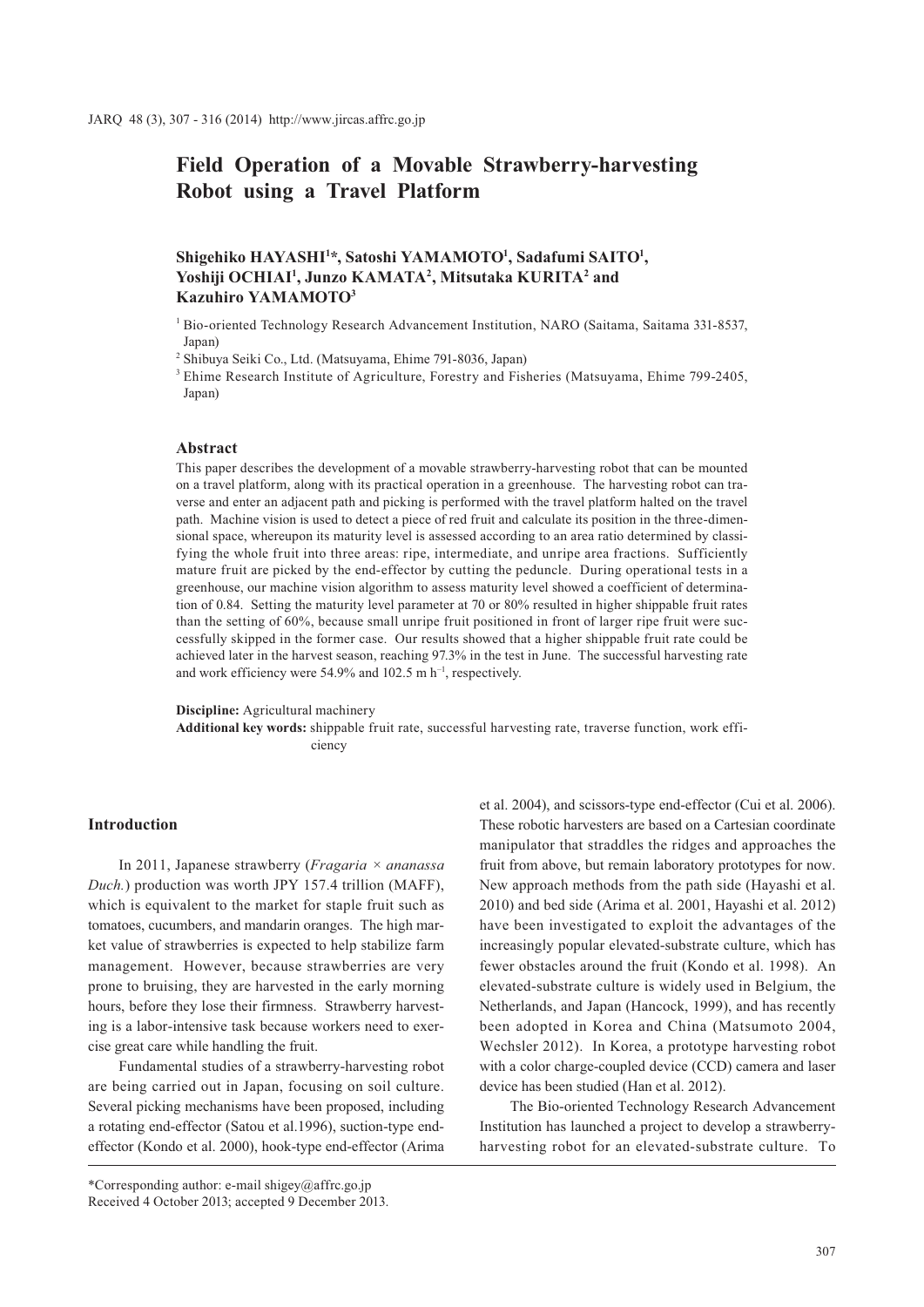address the unstructured environment found in the field, a development concept was devised for overnight operation, peduncle handling, and task-sharing with human workers. Based on this development concept, a strawberry-harvesting robot that performs autonomous harvesting by moving backand-forth along a set of rails was developed and tested in the field (Hayashi et al. 2010). A rail system provided stable and precise travel, and previous studies on harvesting robots utilized this system (Hayashi et al. 2003, Tanigaki et al. 2008). A wheeled travelling method was also demonstrated for harvesting robots (Arima et al. 1994, Kondo et al. 1996).

Both systems utilized back-and-forth movements. In contrast, very few studies have investigated autonomous traverse movements for harvesting robots, although the conceptual design of a docking system has been proposed for a cucumber-harvesting robot (Bontsema et al. 1999, Van Henten et al. 2002) and the system requires a meticulous interlock to facilitate communication between the robot and cart.

We have devised a gantry-type travel platform that moves both along and across paths, carrying a robotic system (Hayashi et al. 2013) that exploits the advantages of a gantry system, such as accurate application and precise positioning of tools and the utilization of electric power (Monta 1998). The travel platform passes under hanging benches.

The aim of this study was to develop a movable straw-

berry-harvesting robot that could be mounted on a travel platform, and verify its practicability in a greenhouse. The harvesting robot has a cylindrical structure, which comprises a machine vision unit, an end-effector, and a tray storage unit. Its major advantage is that it can be configured and fine-tuned before being installed on the platform. Intercommunication between the harvesting robot and platform is carried out via digital I/O signals. An operational test was conducted in a greenhouse to determine the optimum settings for the harvesting robot and its basic performance.

# **Materials and methods**

# **1. Experimental greenhouse and structure of the travel platform**

Figure 1 shows an experimental greenhouse 48 m long and 6 m wide (Hayashi et al. 2013), which was built adjacent to an existing greenhouse maintained by a grower. The cultivar Amaotome was cultivated using the same forcing culture as the existing greenhouse. Six hanging benches were installed in it: three fixed-type and three rolling-type benches respectively. The width of the pathway between the rolling beds was kept adjustable to create a structural environment for robot operation. Each bench was 42.75 m long, and the test length of the harvesting robot was set at 35.25 m.

A travel platform comprising a girder frame and side-



**Fig. 1. Schematic diagram of experimental greenhouse for the strawberry-harvesting robot**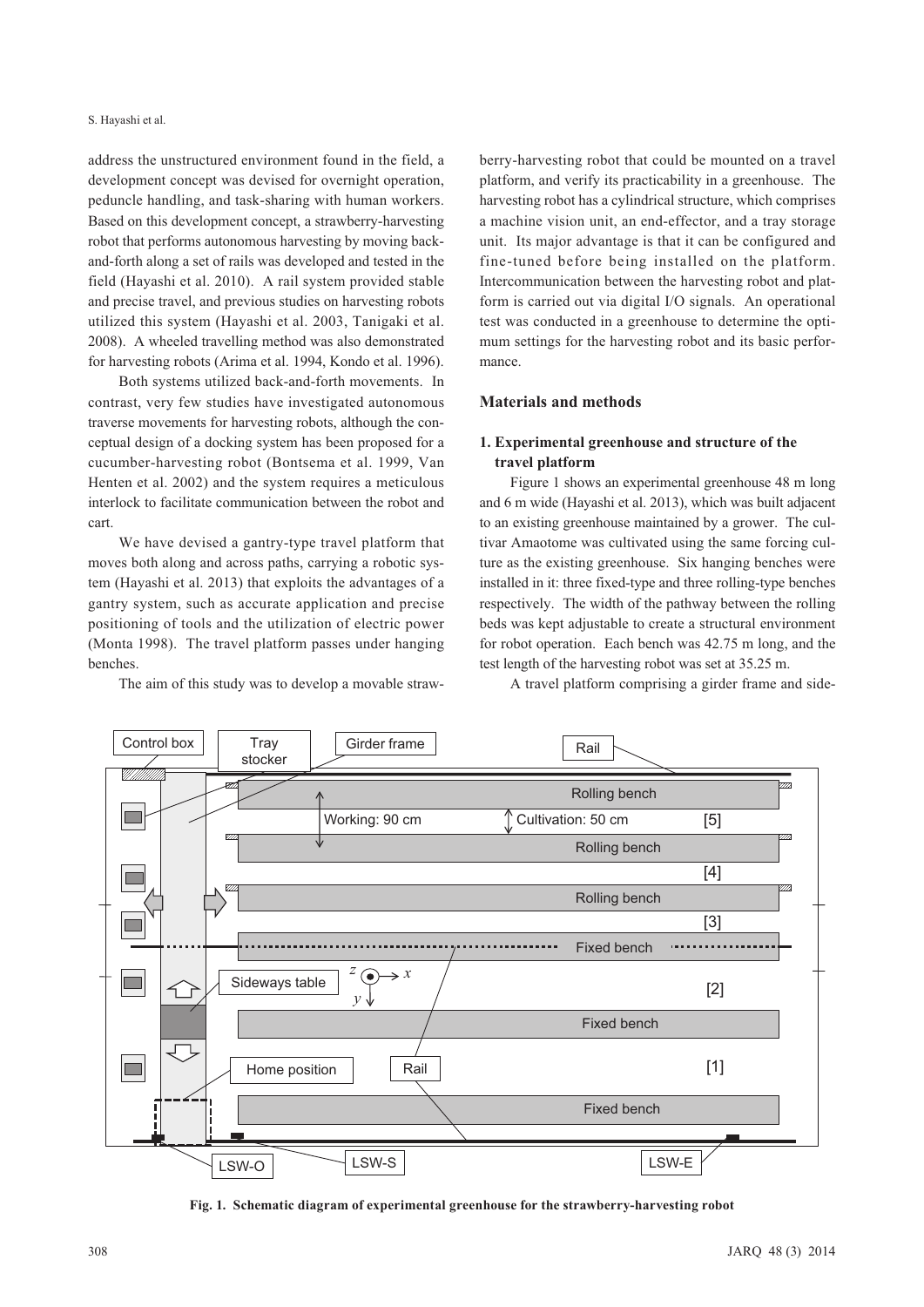| <b>Item</b>     | Data                                                                                                     |  |  |  |  |  |
|-----------------|----------------------------------------------------------------------------------------------------------|--|--|--|--|--|
| Main robot      |                                                                                                          |  |  |  |  |  |
| Size and mass   | $L1695 \times W910 \times H1935$ mm, 245 kg                                                              |  |  |  |  |  |
| Machine vision  | Rectangular LED light source (218 $\times$<br>$30 \text{ mm}$                                            |  |  |  |  |  |
|                 | Colour CCD cameras: 3                                                                                    |  |  |  |  |  |
| Manipulator     | Type: 3DOF Cylindrical robot                                                                             |  |  |  |  |  |
| End-effector    | Open-close fingers with interchange-<br>able blade                                                       |  |  |  |  |  |
|                 | 3-position finger rotation                                                                               |  |  |  |  |  |
|                 | Photoelectric sensor for grasping                                                                        |  |  |  |  |  |
| Tray storage    | No. of trays: 4<br>Tray size: $L535 \times W255 \times H80$ mm                                           |  |  |  |  |  |
| Travel platform |                                                                                                          |  |  |  |  |  |
| Size and mass   | $L1200 \times W5700 \times H200$ mm, 260 kg                                                              |  |  |  |  |  |
| Girder frame    | Travel method: 210 mm step travel<br>Max speed: $262 \text{ mm s}^{-1}$ (set speed: 182<br>$mm s^{-1}$ ) |  |  |  |  |  |
| Sideways table  | Size: $600 \times 1200$ mm<br>Max speed: $262$ mm s <sup>-1</sup> (set speed: 140)<br>$mm s^{-1}$        |  |  |  |  |  |

**Table 1. Specifications of the movable strawberry-harvesting robot**

ways table was assembled in the experimental greenhouse to enable the harvesting robot both to travel along the path and traverse to the next path. Table 1 lists the specifications of the travel platform and harvesting robot. The platform was 5700 mm wide and 1200 mm long. The girder moved longitudinally by 210 mm in response to signals from the harvesting robot. The travel speeds of the girder frame and sideways table during the operational tests were set at 182 and 140 mm  $s^{-1}$ , respectively.

#### **2. Strawberry-harvesting robot**

A movable strawberry-harvesting robot was developed based on the findings obtained with our previous prototype (Hayashi et al. 2010). The harvesting robot comprised a cylindrical manipulator, an end-effector, a machine vision unit, and a tray storage unit. Figure 2 shows the harvesting robot, and Table 1 lists its specifications.

# (1) Manipulator

A three degrees-of-freedom (3-DOF) cylindrical manipulator was set up as part of an inverted structure in which the lower part of the manipulator was positioned upward to ensure space under the end-effector, as shown in Figures 2 and 3. The operational rotation angle and vertical and horizontal lengths were 250°, 400 mm, and 300 mm, respectively.

## (2) End-effector

The end-effector comprised a gripper with two fingers for cutting the peduncle, and a reflection-type photoelectric sensor to confirm the presence of the picked fruit. An interchangeable blade and stopper were attached to one of the fingers (see Fig. 3). A cushioning material was glued to the contact side of the finger to enable it to simultaneously hold and cut the peduncle.

### (3) Machine vision unit

The machine vision unit had a rectangular light-emitting diode (LED) source and three color charge-coupled device cameras. The two side cameras, each with a baseline length of 100 mm, were used to provide stereovision to determine each fruit's position within the three-dimensional (3D) space and its maturity level, while the camera in the center was used to detect the peduncle and calculate its inclination. Polarizing filters were attached to all the cameras and the LED light to diminish specular reflection. The LED light was switched on during the picking process (from



#### **Fig. 2. Strawberry-harvesting robot**

(a) general view, (b) robot structure;  $S_0$ : girder frame movement,  $S_1$ : sideways table movement,  $S_2$ : vertical slide of 400 mm, S<sub>3</sub>: horizontal slide of 300 mm, R<sub>0</sub>: rotation of 250°, R<sub>1</sub>: rotation of end-effector, and R<sub>2</sub>: tilt of end-effector.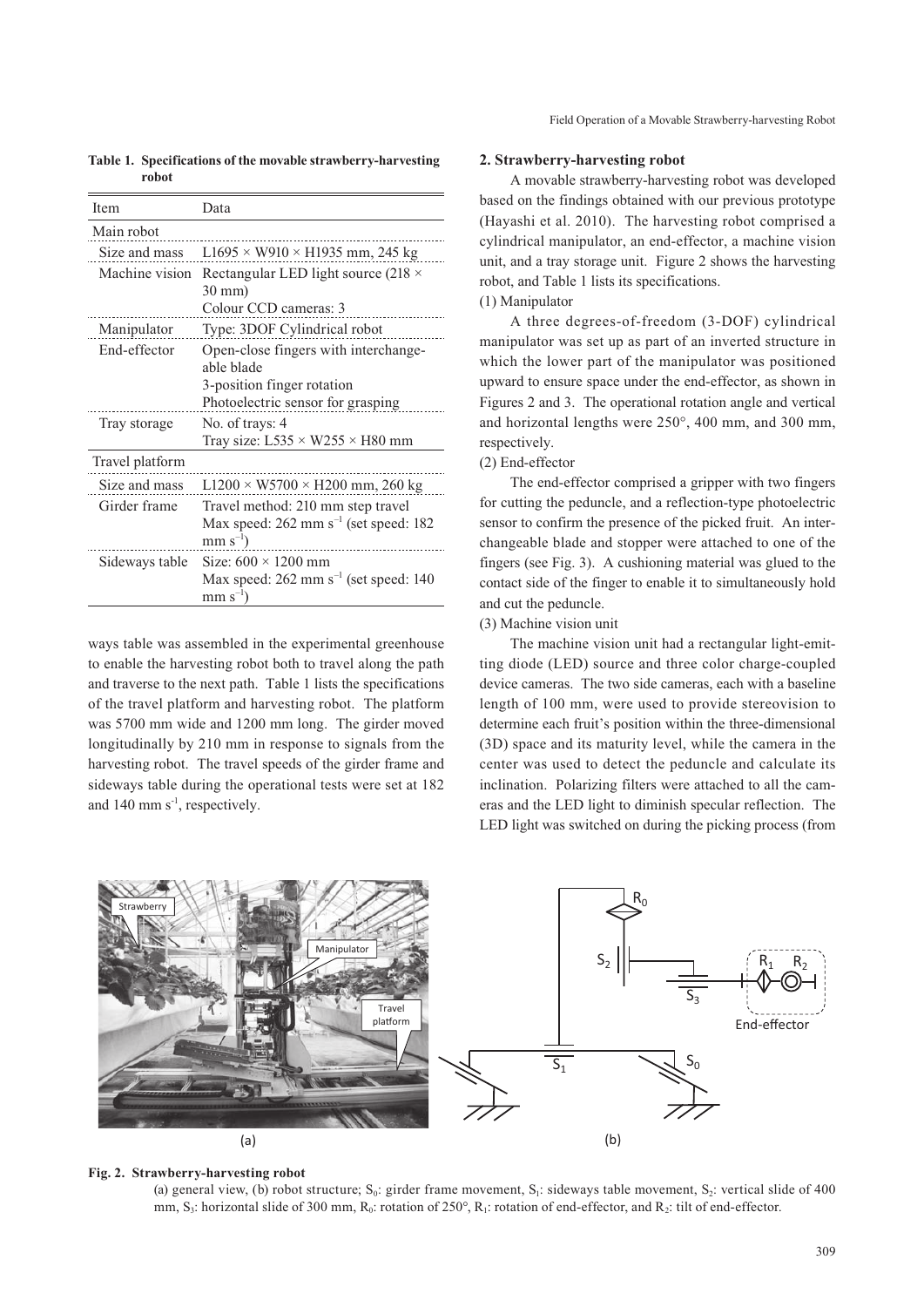

**Fig. 3. Machine vision and end-effector** (a) main part and (b) end-effector.

image capture through fruit release) but not during travel. The machine vision algorithm is discussed in the section below.

### (4) Tray storage unit

The tray storage was separated into two layers and configured to accommodate four trays. Each tray accommodated 84 strawberries, for a total of 336. The upper layer was used for empty trays and the lower layer for filled trays. One empty tray was withdrawn from the upper compartment and placed on a conveyor belt, which carried it into position under the end-effector. When the tray became full during the harvesting operation, the conveyor reversed direction and stacked the tray in the lowest compartment.

# **3. Automatic harvesting procedure using the strawberry-harvesting robot**

(1) Movement in the experimental greenhouse

The strawberry-harvesting robot was linked to the rolling benches to move either along the path or sideways in the greenhouse. Communication between them was performed via digital I/O signals.

The basic movement of the strawberry-harvesting robot is illustrated in Figure 1. The sideways table, on which the harvesting robot was mounted, moved in the traverse direction, starting from the home position, and stopped at the entry point of Path [1]. Four empty trays were loaded onto the harvesting robot. The harvesting robot then moved along Path [1] in stepwise increments of 210 mm, picked the right-side strawberries in accordance with the picking procedure described in the section below, and returned after reaching the end of the path. On the way back, the harvesting robot picked the left-side strawberries. When the picking task for Path [1] was finished, the harvesting robot discharged the filled trays to the tray stocker at the entry

point and returned to its home position. If all four trays became full, the harvesting robot halted the picking task and automatically proceeded to the entry point to discharge the filled trays. After this round-trip movement, the platform repeated the same process for Paths [2], [3], [4], or [5], if they were selected.

#### (2) Picking procedure

After the travel platform halted, the picking task was performed by following the procedure shown in Figure 4. Our procedure employed the machine vision algorithm used in a previous study (Hayashi et al. 2010), which segments the fruit's area using hue-saturation-intensity (HSI) images converted from red-green-blue images. However, the threshold values were changed and adjusted in the field to adapt to the reflection sheets fitted between the bench and fruit to promote the coloring of the back side of the fruit.

Moreover, this study integrated a new method for classifying the whole fruit area into three area fractions to assess its maturity level. The ripe area fraction (*Rr*) was detected as the region satisfying the following color conditions, as shown in Figure 5-(c):

$$
\begin{cases}\n1 \leq H \leq 18 \\
100 \leq S \leq 180 \\
1 \leq I \leq 255\n\end{cases}
$$
\n(1)

The intermediate area fraction (*Ir*) was detected as the region satisfying the following color conditions, as shown in Figure 5-(d):

$$
\begin{cases}\n14 \leq H \leq 30 \\
40 \leq S \leq 140 \\
1 \leq I \leq 255\n\end{cases}
$$
\n(2)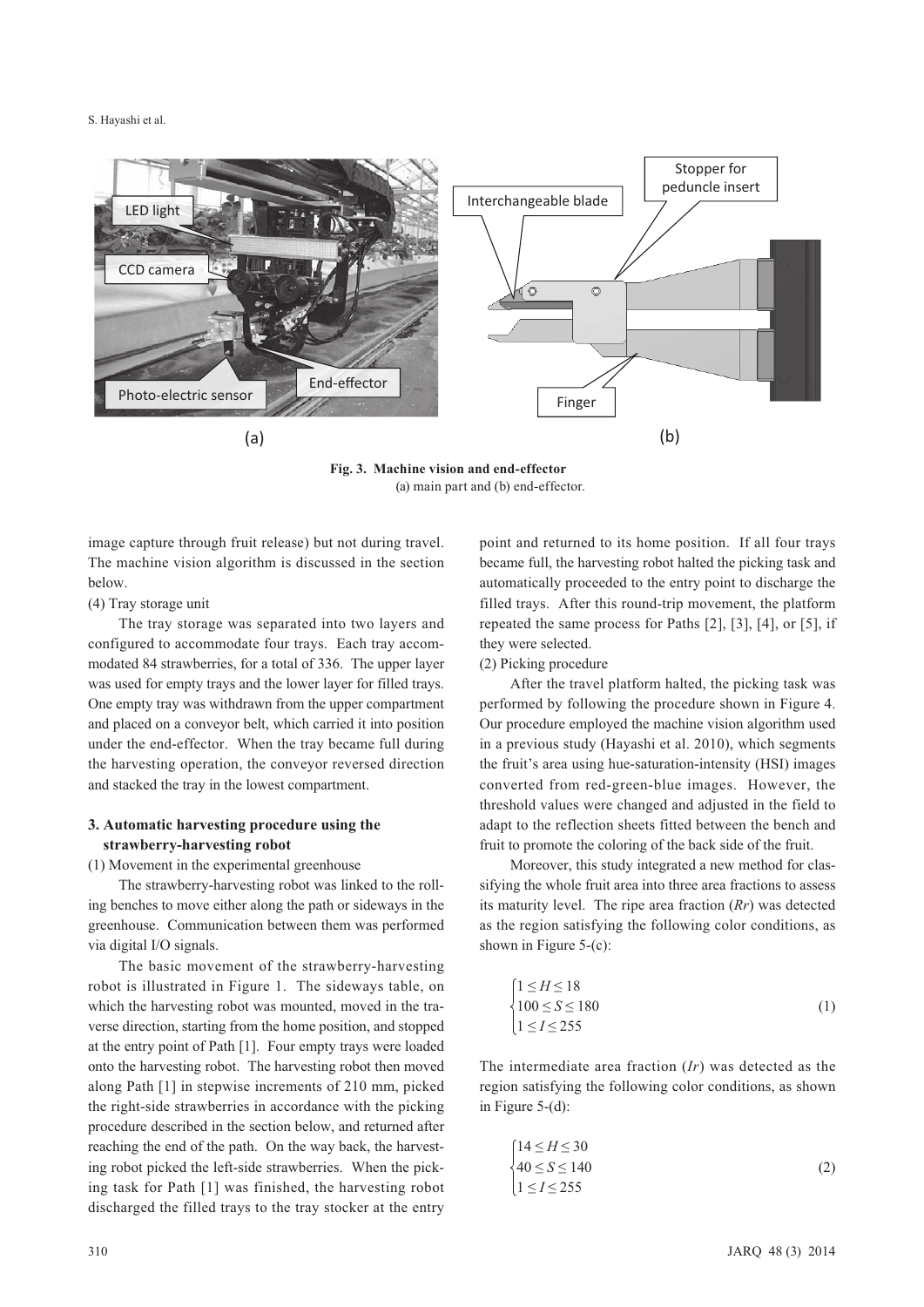#### Field Operation of a Movable Strawberry-harvesting Robot



**Fig. 4. Operational flowchart for the strawberry-harvesting robot**



**Fig. 5. Image processing for the maturity level assessment** (a) target red fruit, (b) whole fruit area, (c) ripe area, (d) intermediate area, and (e) unripe area.

The unripe area fraction (*Ur*) was detected as the region satisfying the following color condition, as shown in Figure 5- (e):

$$
\begin{cases}\n13 \le H \le 180 \\
40 \le S \le 120 \\
1 \le I \le 255\n\end{cases}
$$
\n(3)

The maturity level (*Mv*) was then computed using Equation

 $(4)$ :

$$
Mv = \frac{Rr + Ir \times w}{Rr + Ir \times Ur} \times 100
$$
 (4)

where *w* is the weighted value, which varies according to the cultivar, but was set at 0.05 for Amaotome in this study. Sufficiently mature fruit, whose maturity level (*Mv*) is equal to or exceeds the selected value, are recognized as target fruit and picking attempts are made in order of distance to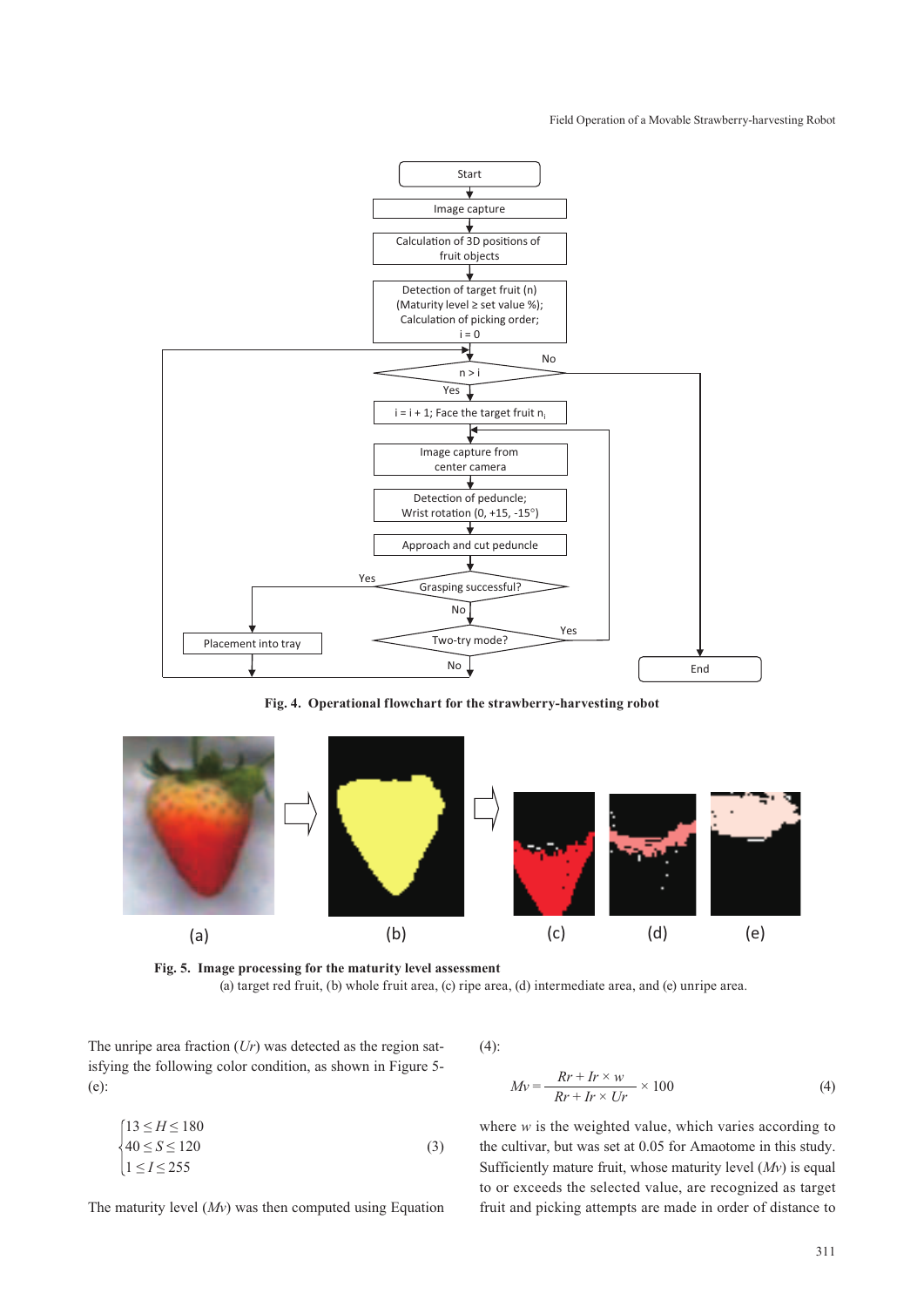# the target fruit.

The machine vision unit and end-effector face the first target fruit. The end-effector then moves to a position approximately 275 mm in front of the target fruit. Here, the center camera captures an image, and the area of the target fruit is extracted for peduncle detection.

The region of interest (ROI) for searching for the peduncle is set at 20 pixels above the region of the target fruit. The ROI is 15 pixels in height, and the pixel width is equal to the breadth of the fruit. Potential objects are detected using HSI images, and the candidate object closest to the top of the target fruit is selected as the peduncle. The angle of the line connecting the centroid of the peduncle and the top of the target fruit in relation to the vertical is defined as the inclination of the peduncle (*Ip*), as shown in Figure 6. After this image processing, the end-effector wrist rotates to one of three positions,  $0, +15$ , or  $-15^{\circ}$ , corresponding to *Ip*; but the end-effector remains vertical if the machine vision unit is unable to detect the peduncle.

The gripper fingers approach the detected peduncle, then grasp and cut it simultaneously. The manipulator returns to its original position and checks whether the fruit has been grasped with the reflection-type photoelectric sensor attached on the end-effector. If the end-effector holds the fruit correctly, the end-effector proceeds to tilt and place it in the tray. If the end-effector fails to cut the peduncle, the harvesting robot proceeds according to the selected picking mode: in the one-try mode, the robot looks for the next fruit, while in two-try mode, the robot retries, starting from the peduncle detection step, although there is no third try. This picking task is attempted for all the target fruit detected by the stereovision.

# **4. Operational testing in an experimental greenhouse** (1) Maturity level assessment (Test 1)

The maturity levels as assessed by the machine vision and a human worker were compared using Amaotome. A sample fruit was placed in front of the camera, and the maturity level assessment process was executed. The maturity levels fell within the range 50–100%, in increments of 10%. Each level had five samples, resulting in a total of 30 strawberries.

### (2) Basic harvest performance (Test 2)

The successful harvesting rate (*SHR*) was measured to derive the basic performance of the strawberry-harvesting robot using Amaotome. A test length of 35.25 m was set on both sides of a pathway. The target mature fruit, with maturity of 80% or more, were marked and counted before the robot operation. The harvesting robot then executed autonomous harvesting under fixed parameters of a maturity level of 80% and the two-try mode. After counting the mature fruit successfully picked, the *SHR* was calculated using Equation (5):



**Fig. 6. Image processing for peduncle detection**

$$
SHR = Ns/Nt \times 100\tag{5}
$$

where *Ns* is the number of successfully harvested mature strawberries, and *Nt* is the number of target mature strawberries marked before the test.

(3) Parameter settings of the harvesting robot (Test 3)

In Test 2, the basic harvesting performance was derived based on target mature samples with a maturity level of 80% or more. The immature fruit picked were therefore classified as failed attempts. However, it was observed during the field operation of the robot that the grower shipped red immature fruit slightly before maturation, which suggests that the shipment standard has some tolerance in the maturity level: for instance, in cases where a human picks an immature fruit by mistake, it is sent to the market, if undamaged.

This study employed a new criterion for evaluating the robot performance: the shippable fruit rate (*SFR*). The fruit harvested by the robot comprised shippable and non-shippable fruit: the former included fruit whose maturity level was approximately 60% or more, with no bruises or abrasions; conversely, non-shippable fruit included green immature fruit, small fruit, and damaged fruit. Therefore, the *SFR* was defined using Equation (6):

$$
SFR = Fs/Ft \times 100\tag{6}
$$

where *Fs* represents the pieces of shippable fruit, and *Ft* represents the total pieces of fruit harvested by the robot.

The harvesting robot had several parameter settings, which significantly affected the harvesting performance. In Test 3, the influence of the parameter settings was evaluated using *SFR*. The harvesting robot executed autonomous picking movements along both sides of a pathway under several parameter settings for the maturity level and pick-try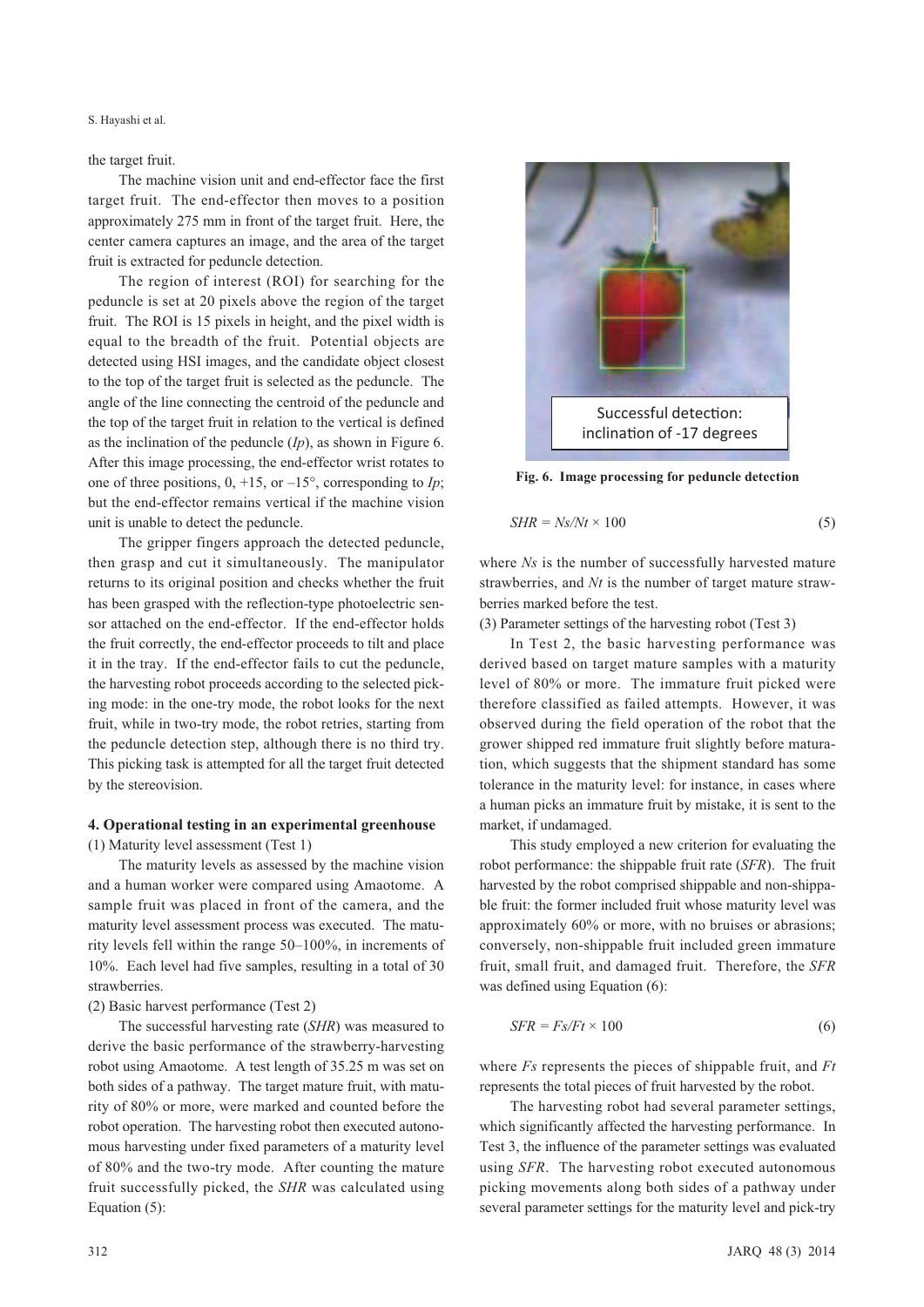| Trial | Harvest<br>day | Maturity<br>level<br>setting | Try mode | Shippable<br>fruits | Non-<br>shippable<br>fruit $*$ | <b>SFR</b><br>$\binom{0}{0}$ | (m)   | Test length Executional<br>time(s) | Harvested<br>fruit per hour<br>(fruit $h^{-1}$ ) | Work<br>efficiency<br>$(m h^{-1})$ |
|-------|----------------|------------------------------|----------|---------------------|--------------------------------|------------------------------|-------|------------------------------------|--------------------------------------------------|------------------------------------|
| L     | $11-Apr$       | 60%                          | Two-try  | 180                 | 177(0)                         | 50.4                         | 63.75 | 4056                               | 159.8                                            | 56.6                               |
| 2     | $11-Apr$       | 70%                          | Two-try  | 214                 | 91(1)                          | 70.2                         | 52.25 | 3515                               | 219.2                                            | 53.5                               |
| 3     | $11-Apr$       | 80%                          | Two-try  | 174                 | 52(0)                          | 77.0                         | 70.50 | 3596                               | 174.2                                            | 70.6                               |
| 4     | $15-Mav$       | 80%                          | One-try  | 36                  | 8(0)                           | 81.8                         | 70.50 | 1763                               | 73.5                                             | 144.0                              |
| 5.    | $15-Mav$       | 80%                          | One-try  | 33                  | 3(0)                           | 91.7                         | 70.50 | 1710                               | 69.5                                             | 148.4                              |
| 6     | $15-May$       | 80%                          | Two-try  | 25                  | 2(0)                           | 92.6                         | 70.50 | 1638                               | 55.0                                             | 155.0                              |
|       | $5-Jun$        | 70%                          | Two-try  | 127                 | 14(1)                          | 90.1                         | 70.50 | 2847                               | 160.6                                            | 89.2                               |
| 8     | $5-Jun$        | 80%                          | One-try  | 53                  | 1(0)                           | 98.1                         | 70.50 | 1870                               | 102.0                                            | 135.7                              |
| 9     | $5-J$ un       | 80%                          | Two-try  | 73                  | 2(0)                           | 97.3                         | 70.50 | 2232                               | 117.7                                            | 113.7                              |

**Table 2. Experimental conditions of parameter settings in Test-3 and results** 

\*: A number in parenthesis shows damaged fruit.

mode. The maturity level of the machine vision algorithm was set at 60, 70, or 80%, and the pick-try mode was set as one- or two-try. Nine trials were conducted and their parameter settings are listed in Table 2.

After each trial, the fruit harvested by the robot was classified into shippable and non-shippable fruit by the grower. The elapsed execution time for each operation was also measured to calculate the work efficiency.

#### **Results and discussion**

#### **1. Maturity level assessment (Test 1)**

Figure 7 shows the results of a maturity level assessment using the machine vision in Test 1. A coefficient of determination of 0.84 indicated the potential usefulness of our algorithm, which used three classifications: red, intermediate, and unripe area fractions. However, the machine vision assessment tended to show a wider range of scattering at maturity levels of 50–60% than at 90–100%. At each human-assessed maturity level, the maturity level ranges judged by the machine vision overlapped, showing that machine vision, using the current method, is still unable to thoroughly distinguish the maturity level as precisely as human workers.

#### **2. Successful harvesting rate (Test 2)**

In Test 2, the harvesting robot was successfully able to pick 73 of the 133 mature pieces of fruit, giving an *SHR* of 54.9%. This value of 73 included three pieces of fruit that were picked successfully on the second attempt. Moreover, two immature strawberries were picked simultaneously with a mature strawberry, giving a total weight of 9 g (average: 4.5 g). Of the 60 strawberries that the robot failed to pick, 57 were undetected as target fruit because they were eclipsed by other fruit. In the other three cases, the robot failed to cut the peduncle using the end-effector due to



**Fig. 7. Comparison of maturity level assessments between human workers and machine vision**

peduncle detection errors.

Because our machine vision system projects the fruit in a 3D space on an image frame, the system lacks spatial perception, namely, the distance information disappears. Consequently, further studies would need a strategy for spatial perception based on the 3D vision techniques employed for other crops (Noordam et al. 2005, Rath & Kawollek 2009). At the same time, there is a need for a new approach mechanism for picking hidden fruit that does not damage adjacent fruit.

#### **3. Parameter settings of the harvesting robot (Test 3)**

(1) Effects of parameter settings for harvesting robot on fruit shipment

Table 2 lists the *SFR* results at various parameter settings in Test 3. A comparison of trials 1–3 to investigate the effect of the parameter setting for the maturity level showed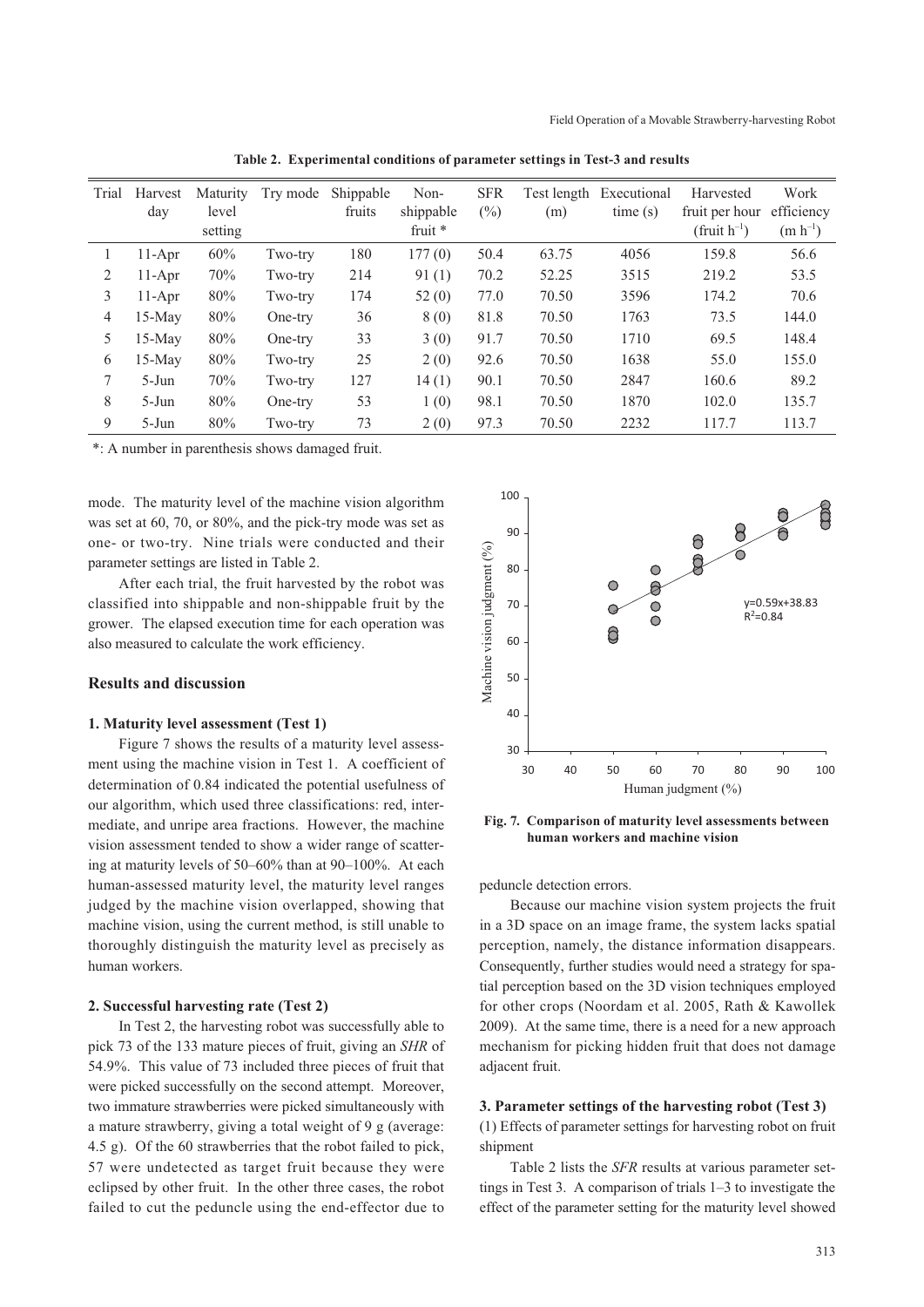a tendency for *SFR* to rise with increasing maturity level setting, as shown in Figure 8. However, it leveled off between 70 and 80%. It was inferred that the low *SFR* with a maturity level setting of 60% was due to the poor maturity level assessment by the machine vision: for instance, immature fruit partially eclipsing red fruit was treated as target fruit in the image frame and accordingly — and incorrectly — picked. However, at settings of 70–80%, these immature fruit were rejected, due to their large green portions. This result suggests that a 60% maturity level is an inappropriate setting for practical use of the harvesting robot.

When comparing trials 4–6 and 7–8 in Test 3 to investigate the effect of the try-mode parameter setting, no statistical significance between the one- and two-try modes was found in either May or June, which suggests that a second attempt did not contribute to improved picking success because the positional error when imaging a peduncle could not be corrected by detecting it a second time. Adopting a different viewpoint would effectively counter this problem, but the manipulator would need an additional DOF to slide the end-effector, further complicating the mechanism.

Of the non-shippable fruit in Test 3, in trials 2 and 7, two strawberries were observed to have been damaged by being stabbed with the fingers due to proximity to the target fruit peduncle. To prevent this, the machine vision algorithm needs an additional constraint in the process for detecting a peduncle.

(2) Effect of the harvest season

The clustered fruit setting form changes considerably according to the season and inflorescence, which means these factors will affect the robot harvest performance. A comparison of trials 3, 6, and 9 in Test 3 to verify the effect of the harvest season on *SFR* revealed that a later harvest season resulted in a higher *SFR*, which rose to 97.3% in the test in June, as shown in Figure 9. This was likely due to the decreasing overlap between the target fruit and immature fruit later in the season. For a one-season-bearing cultivar such as Amaotome, fruit cluster emergence would have been restrained as summer approached; consequently, the overlap lessened.

#### (3) Work efficiency

During trials 2–9 in Test 3 (from which trial 1 was excluded due to an inappropriate setting), the work efficiency, defined as the operational distance travelled per hour, was  $53.5-155.0$  m h<sup>-1</sup> (average: 102.5 m h<sup>-1</sup>) and varied in proportion to the quantity of the harvested fruit. This relationship is shown in Figure 10. It can be seen that the operational length shows an almost inversely proportional relationship to the quantity of harvested fruit.

Our investigation revealed that the distance travelled per hour was  $242-1638$  m h<sup>-1</sup> (average: 938 m h<sup>-1</sup>) for a single worker picking the same area, which meant a considerable difference between the work efficiencies of the









**Fig. 9. Relationship between the harvest season and SFR** Letters at the top right of bars indicate that *SFR*s with the same letter do not differ significantly at a 5% level according to the  $\chi^2$  test.

harvesting robot and the human workers, in addition to the low *SHR* of the harvesting robot. Several further studies could be conducted to cope with this difference, the most direct of which would be to accelerate each motion of the harvesting robot. A second method would involve increasing the operational hours per day. Although the developed robot works basically only at night, if lighting conditions similar to nighttime were created by shielding the sun during the daytime, the work efficiency gap between human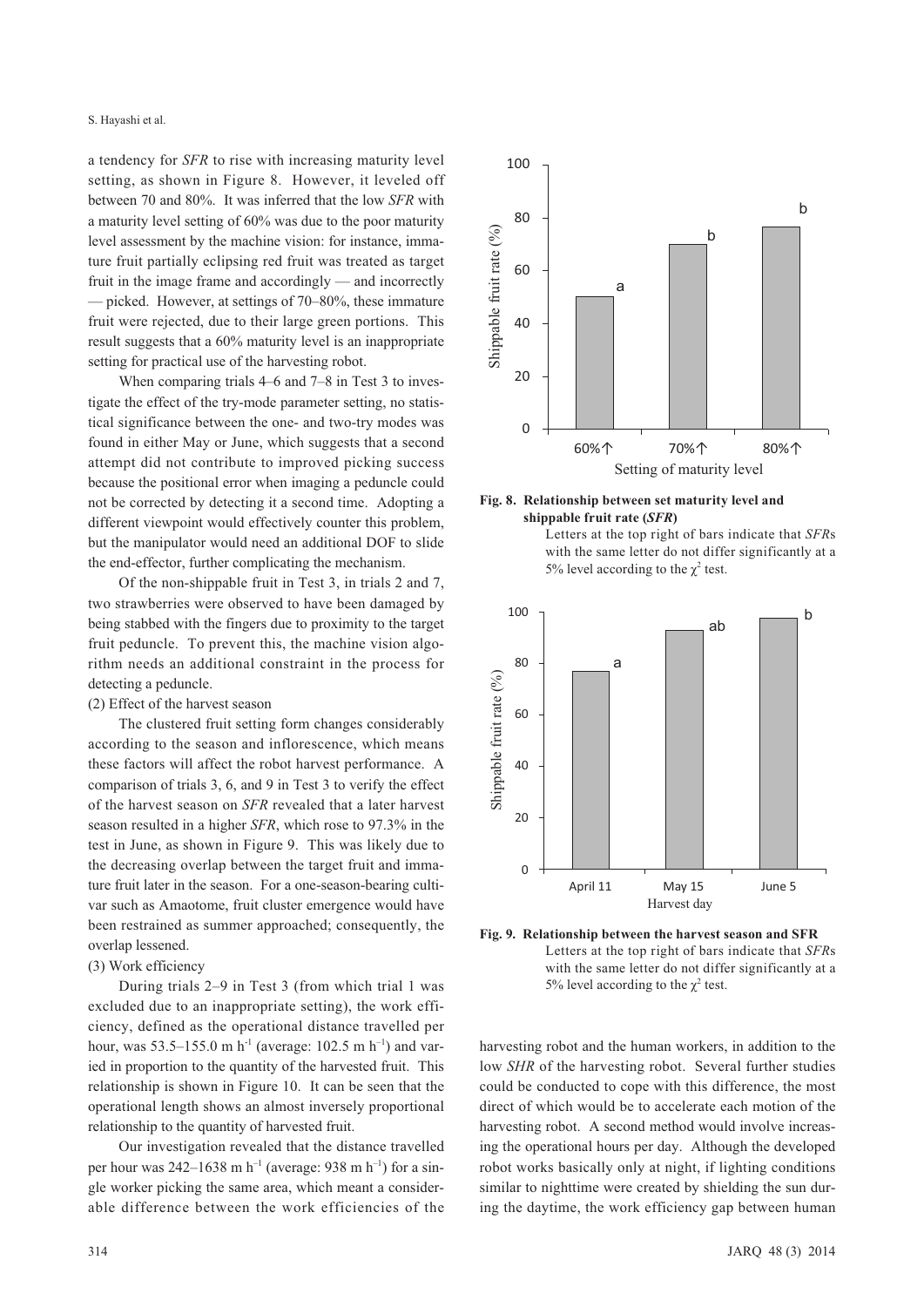

**Fig. 10. Relationship between the quantity of harvested fruit (fruit h-1) and work efficiency (m h-1)**

workers and robots could be narrowed. A third method might be to abandon stepwise movement during path travel. The harvesting robot could reach mature fruit more rapidly by adding a function to search for mature fruit while travelling, or by utilizing fruit images recorded several days beforehand to forecast a suitable picking day.

# **Conclusions**

Prompted by the need for labor-saving in strawberry production, a movable strawberry-harvesting robot that can be mounted on a travel platform was developed and operated practically in a greenhouse. The harvesting robot and travel platform are modular system units that can be individually configured and fine-tuned. The harvesting robot comprised a 3-DOF cylindrical manipulator, end-effector, machine vision unit, and tray storage unit. The harvesting robot, combined with the travel platform, demonstrated the potential for autonomous harvesting in a two-dimensional area in a greenhouse.

Picking was performed with the travel platform halted along the path of travel. Machine vision detected red pieces of fruit and calculated their maturity levels and positions in 3D space from the images. The process for assessing the maturity level classified the target fruit area into three types: ripe, intermediate, and unripe, using HSI images. If the fruit was sufficiently mature, the machine vision searched for the peduncle and estimated its inclination. The end-effector wrist then rotated corresponding to the inclination, and picked the target fruit.

The machine vision algorithm to assess maturity level showed a high coefficient of determination of 0.84 in comparison with human judgment (Test 1). However, the algo-

rithm tended to show wide scattering in maturity level assessments of 50–60% as judged by humans, which mutually overlapped. This revealed the inability of machine vision, at least using the current method, to distinguish the maturity level based on color as effectively as human judgment.

The basic harvesting performance was shown by an *SHR* of 54.9% with a maturity level parameter setting of 80% in the two-try mode (Test 2).

In operational testing in a greenhouse (Test 3), setting the maturity level parameter at 70 or 80% resulted in a higher *SFR* than that found with the 60% setting, which means these settings appear suitable for practical use. However, no clear differences emerged between the oneand two-try modes. It was also shown that a higher *SFR* could be obtained later in the harvest season; a value of 97.3% was obtained in the test in June. The work efficiency of the harvesting robot, defined as the operational distance travelled per hour, was  $102.5$  m  $h^{-1}$ .

# **References**

- Arima, S. et al. (1994) Studies on cucumber harvesting robot (part 1). *J. Jpn. Soc. Agric. Machin.*, **56(1)**, 55-64 [In Japanese with English abstract].
- Arima, S. et al. (2001) Harvesting robot for strawberry grown on table top culture (part 1). *J. Sci. High Tech. Agric.*, **13**, 159- 166 [In Japanese with English abstract].
- Arima, S. et al. (2004) Multi-operation robot for strawberry cultivation. *Proceedings of Robomec2004*, Nagoya, Japan, 2P2- L2-14 [In Japanese with English abstract].
- Bontsema, J. et al. (1999) Automatic harvesting of vegetable fruits. *Proceed. BRAIN Int. Symp.*, Omiya, Japan, 44-51.
- Cui, Y. et al. (2006) Study on strawberry harvesting robot using machine vision for strawberry grown on annual hill top (part 1). *J. Jpn. Soc. Agric. Machin.*, **68(6)**, 59-67 [In Japanese with English abstract].
- Han, K. S. et al. (2012) Strawberry Harvesting Robot for Benchtype Cultivation. *J. Biosyst. Eng.*, **37**, 65-74.
- Hancock, J. (1999) Tunnels and forcing systems, Strawberries. *CABI Publishing*, NY, USA, 122-124.
- Hayashi, S. et al. (2002) Robotic harvesting system for eggplants. *JARQ*, **36**, 163-168.
- Hayashi, S. et al. (2003) Robotic Harvesting System for Eggplants Trained in V-Shape (part 1). *J. Sci. High Tech. Agric.*, **15**, 205-210 [In Japanese with English abstract].
- Hayashi, S. et al. (2010) Evaluation of a strawberry-harvesting robot in a field test. *Biosyst. Eng.*, **105**, 160-171.
- Hayashi, S. et al. (2012) Study on an inside-approach harvesting robot for picking strawberries. *J. Jpn. Soc. Agric. Machin.*, **74**, 325-333 [In Japanese with English abstract].
- Hayashi, S. et al. (2013) Structural environment suited to the operation of a strawberry-harvesting robot mounted on a travelling platform. *Eng. Agric. Environ. Food*, **64**, 34-40.
- Kondo, N. et al. (1996) Visual Feedback Guided Robotic Cherry Tomato Harvesting. *Trans. ASAE*, **39**, 2331-2338.
- Kondo, N. et al. (1998) Strawberry-harvesting robot. *In* Robotics for bioproduction systems, eds. Kondo N. & Ting K. C.